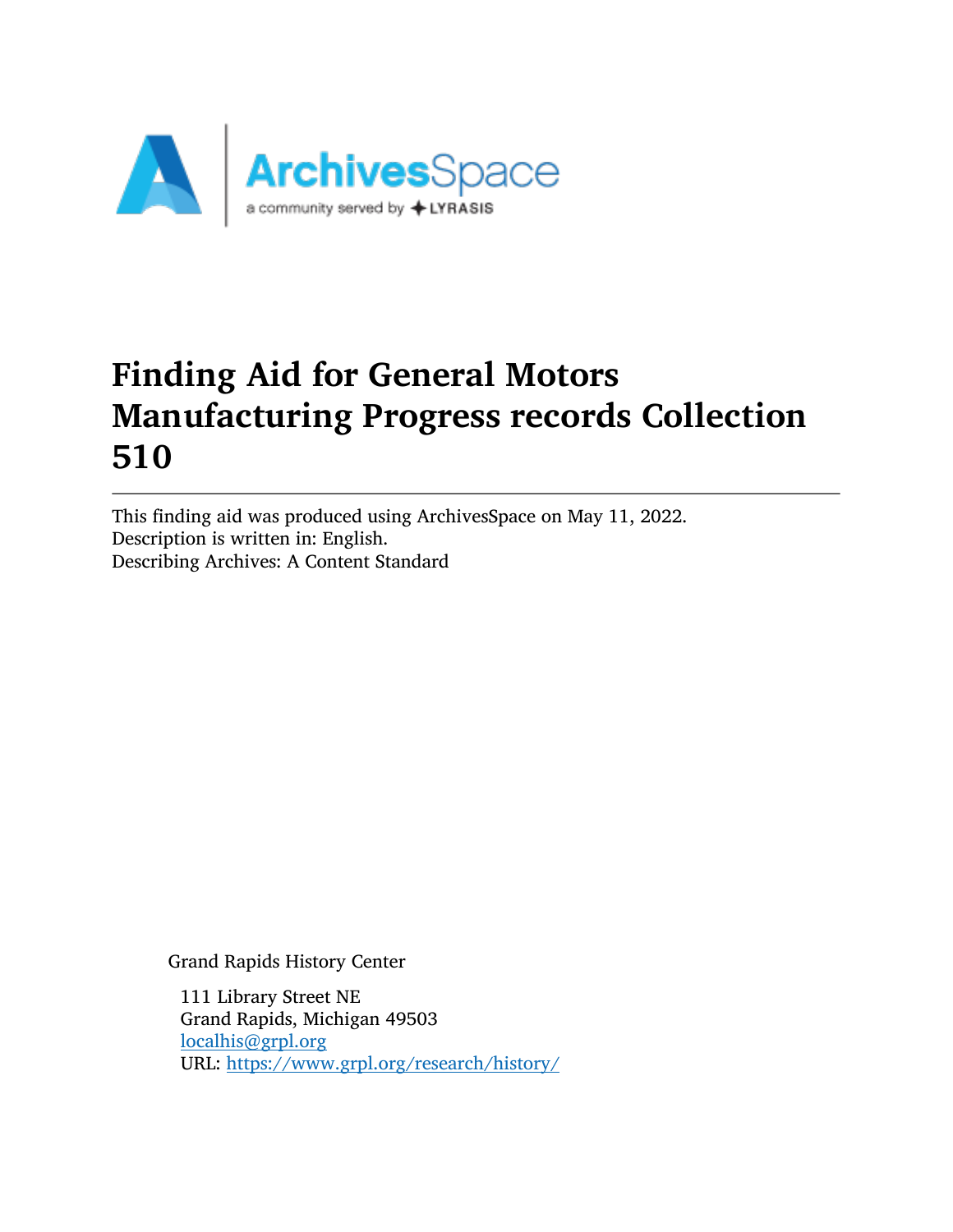## <span id="page-1-0"></span>**Table of Contents**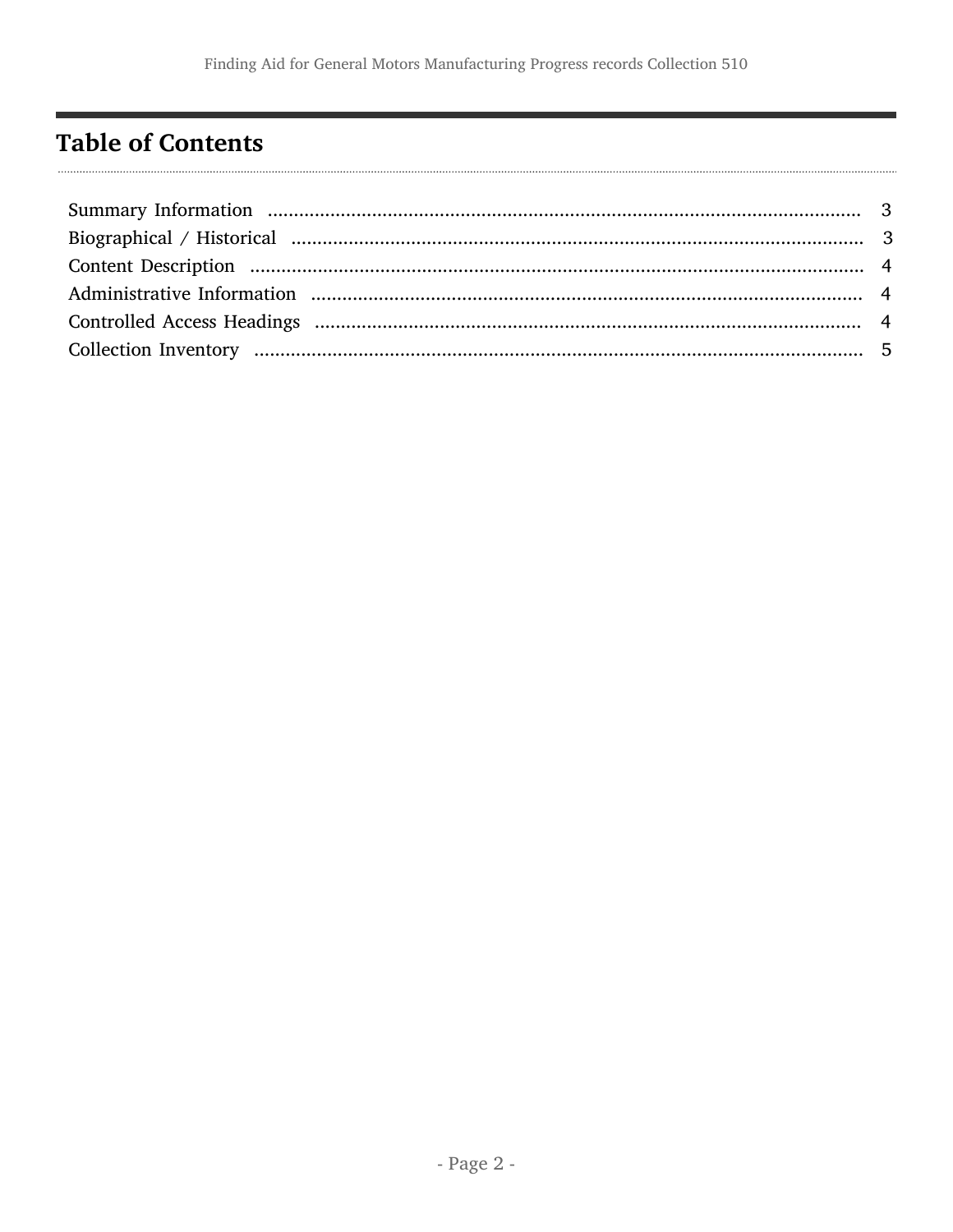#### <span id="page-2-0"></span>Summary Information

| <b>Repository:</b>                  | <b>Grand Rapids History Center</b>                                                                                                                                                                                                           |
|-------------------------------------|----------------------------------------------------------------------------------------------------------------------------------------------------------------------------------------------------------------------------------------------|
| Title:                              | <b>General Motors Manufacturing Progress records</b>                                                                                                                                                                                         |
| ID:                                 | Collection 510                                                                                                                                                                                                                               |
| Date [inclusive]:                   | 1941-1945                                                                                                                                                                                                                                    |
| <b>Physical</b><br>Description:     | 1 Linear feet                                                                                                                                                                                                                                |
| Language of the<br><b>Material:</b> | English.                                                                                                                                                                                                                                     |
| Abstract:                           | During World War II, the B29 Bomber airplanes and the 120<br>mm AA gun mounts were built at the General Motors Stamping<br>Division of Fisher Body in Grand Rapids. This collection<br>includes manufacturing records of these two products. |

^ [Return to Table of Contents](#page-1-0)

### <span id="page-2-1"></span>Biographical / Historical

Fisher Body Co. was a Detroit based manufacturer of automobile bodies for Chandler Motor Car Co. and Cleveland Automobile Co. It became a division of General Motors in 1926; building bodies only for General Motors. During World War II, the Fisher Body plants in Cleveland and Grand Rapids expanded production to B-29 airplanes, guns and tank parts.

The Grand Rapids Stamping Division began production of the B-29 Bomber Flap Track and Flap Track Carriage in 1942.This aircraft had a superior flying range and a bomber with increased load capacity. The B-17 bomber, predecessor to the B-29, was known as the "Flying Fortress." However, there was a need for a bomber with a higher load capacity and flying range to traverse the Pacific Ocean as a consequence of the attack on Pear Harbor in 1942. Additionally, this plant also manufactured the 120 mm AA gun mount and parts which extended over a duration of 39 months beginning in December 1941 and continuing till February 1945.

#### ^ [Return to Table of Contents](#page-1-0)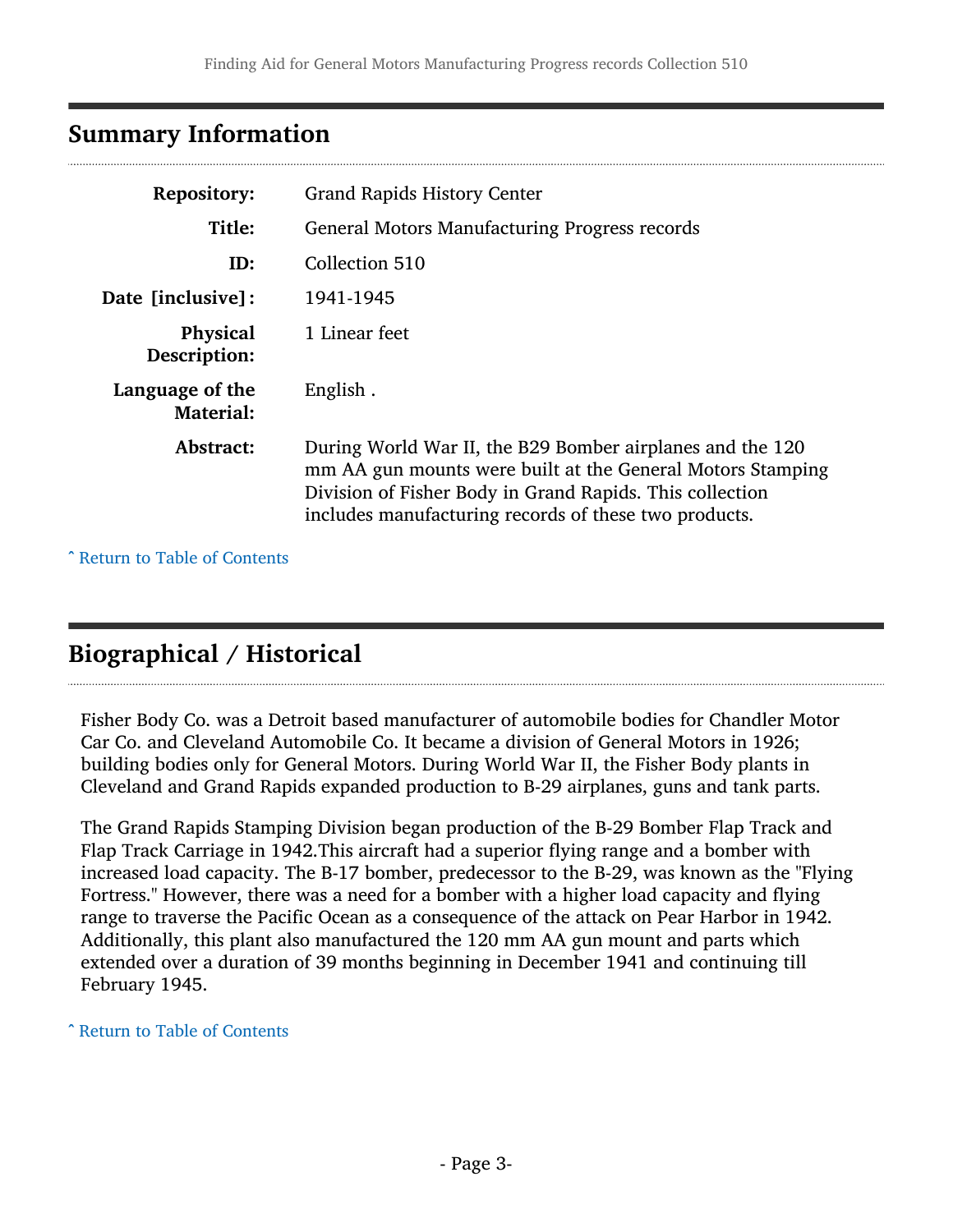### <span id="page-3-0"></span>Content Description

This collection contains two binders of Manufacturing Progress Records and photographs for the General Motors Corporation, Fisher Body Stamping Division in Grand Rapids . One binder includes information such as general history, production and shipping of the B-29 bomber. The second binder includes information on the 120mm AA gun mount. It details the shipping, supply chain and labor constraints that impacted productivity.

^ [Return to Table of Contents](#page-1-0)

### <span id="page-3-1"></span>Administrative Information

#### Publication Statement

Grand Rapids History Center

111 Library Street NE Grand Rapids, Michigan 49503 [localhis@grpl.org](mailto:localhis@grpl.org) URL: <https://www.grpl.org/research/history/>

#### Immediate Source of Acquisition

Purchased material from unknown source, P2004.036.

^ [Return to Table of Contents](#page-1-0)

### <span id="page-3-2"></span>Controlled Access Headings

- Grand Rapids (Mich.) -- History
- business records
- World War, 1939-1945
- Weapons industry
- General Motors Corporation